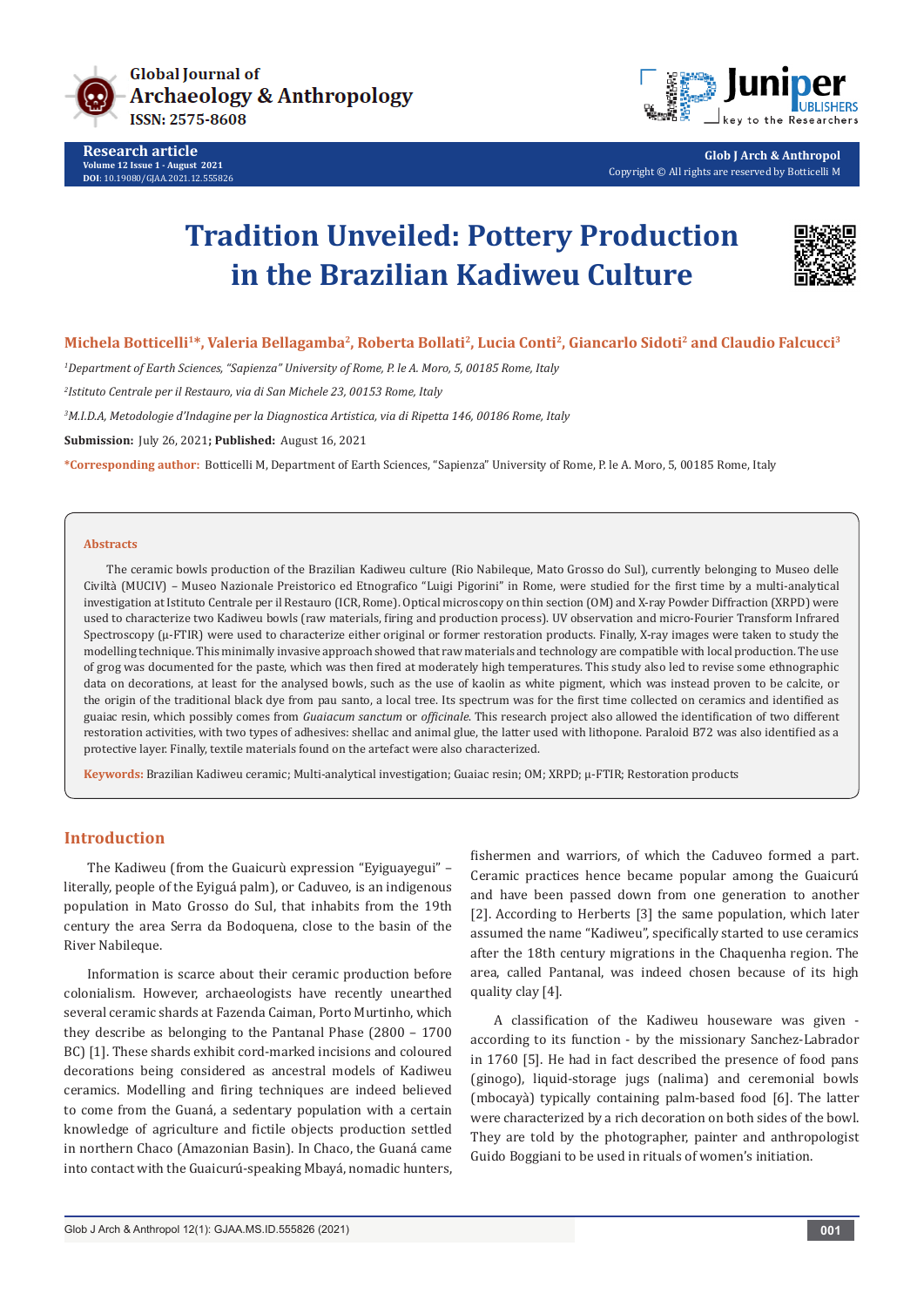Boggiani went to visit the Kadiweus twice, in 1892 and 1897. The memories of his experience are collected in the book "Viaggio d'un artista nell'America Meridionale. I Caduvei (Mbayá o Guaicurú)" (1895) [7], where a detailed description of the Kadiweu pottery production is provided. During the time spent there, he also collected several objects as part of his personal ethnographic collection, which was later acquired by Luigi Pigorini in 1894 after extenuating negotiation. The collection now belongs to Museo delle Civiltà (MUCIV) – Museo Nazionale Preistorico ed Etnografico "Luigi Pigorini" in Rome and it includes 2468 pieces.

A multidisciplinary approach was for the time applied to study two Kadiweu bowls in terms of execution technique and previous restoration practices, and thus confirm or compensate ethnographic data. The ethnographic literature concerning the survey and production of the Kadiweu ceramics is exhaustive [7- 9], while a scientific characterization has never been carried out. In the last decades, a multi-analytical approach has been efficiently used for deep characterization of ancient pottery [10-14], taking care of their uniqueness by minimum sampling. In this work, UV Fluorescence was performed first, to evaluate the presence of nonoriginal substances (repainting and restoration products) and thus define the best sampling strategy. Optical microscopy (OM) was used to characterize textile materials and, on thin section, to

describe the different steps of production (clay paste features and firing). Micro-Fourier-Transform Infrared (μ-FTIR) Spectroscopy was applied on micro-fragments to identify both decoration and restoration products. X-ray Powder Diffraction (XRPD) was used to determine the mineralogical composition of either clay or pigments. Scanning Electron Microscopy with Energy Dispersive X-ray Spectroscopy (SEM-EDS) was used to confirm the nature of decorative/restoration products. Finally, X-radiography was used to describe thickness, inclusions and joints, to infer on forming practices.

## **Materials and methods**

## **The Kadiweu bowls**

The two Kadiweu bowls were chosen from the collection of MUCIV. These bowls, sold by Guido Boggiani to Luigi Pigorini on the 3<sup>rd</sup> of October 1894, were catalogued in the Prehistoric and Ethnographic Museum "Pigorini" as 52878 and 54061 (Figure 1). They are both decorated in the traditional way: geometrical impressed design, with red and dark brown pigments. The impressed contours are infilled with a white powder in order to highlight the design. The external rim is adorned with small glass beads, strung onto a thread put through the ceramic by tiny holes.



The large bowls can be both classified as mbocayà, the traditional ceremonial houseware. Of these, bowl 52878 (38.5 cm diameter, 11 cm height) appeared to be preserved for ca. 80% of its original surface, with dust and soot encrustations and partially missing decorations (especially beads). It had undergone previous restoration: in 1894, soon after its inclusion in the Pigorini collection (see the Museum sheet E in [15]), and in the '70s. During these restorations, the bowl had been recomposed and pieces stuck together with two different adhesives. Fillings had been done in plaster and local re-paintings had been carried out. Finally, some thread had been employed to recompose bead decorations, sometimes improperly.

Bowl 54061 (32 cm diameter, 10 cm height) lacks restoration documents, but an intervention is stylistically dated to the '90 $s<sup>1</sup>$ , in which the original shape had been recomposed with pigmented plaster fillings. Ca. the 80% of the artwork is preserved.

## **Sampling and Characterization Techniques**

In this study, UV photographs were taken with a standard camera in a dark environment. Subsequently, micro-samples were taken from both bowls and thin sections were prepared to investigate the composition of the ceramic paste and the possible presence of painting layers.

**How to cite this article:** Botticelli M, Bellagamba V, Bollati R, Conti L, Sidoti S, et al. Tradition Unveiled: Pottery Production in the Brazilian Kadiweu **Culture. Glob J Arch & Anthropol. 2021; 12(1): 555826. DOI: [10.19080/GJAA.2021.12.55582](http://dx.doi.org/10.19080/GJAA.2021.12.555826)6**<br>Culture. Glob J Arch & Anthropol. 2021; 12(1): 555826. DOI: 10.19080/GJAA.2021.12.555826

<sup>1</sup> Information about past restorations on both bowls comes from a personal communication by Francesca Quarato, restorer at MUCIV.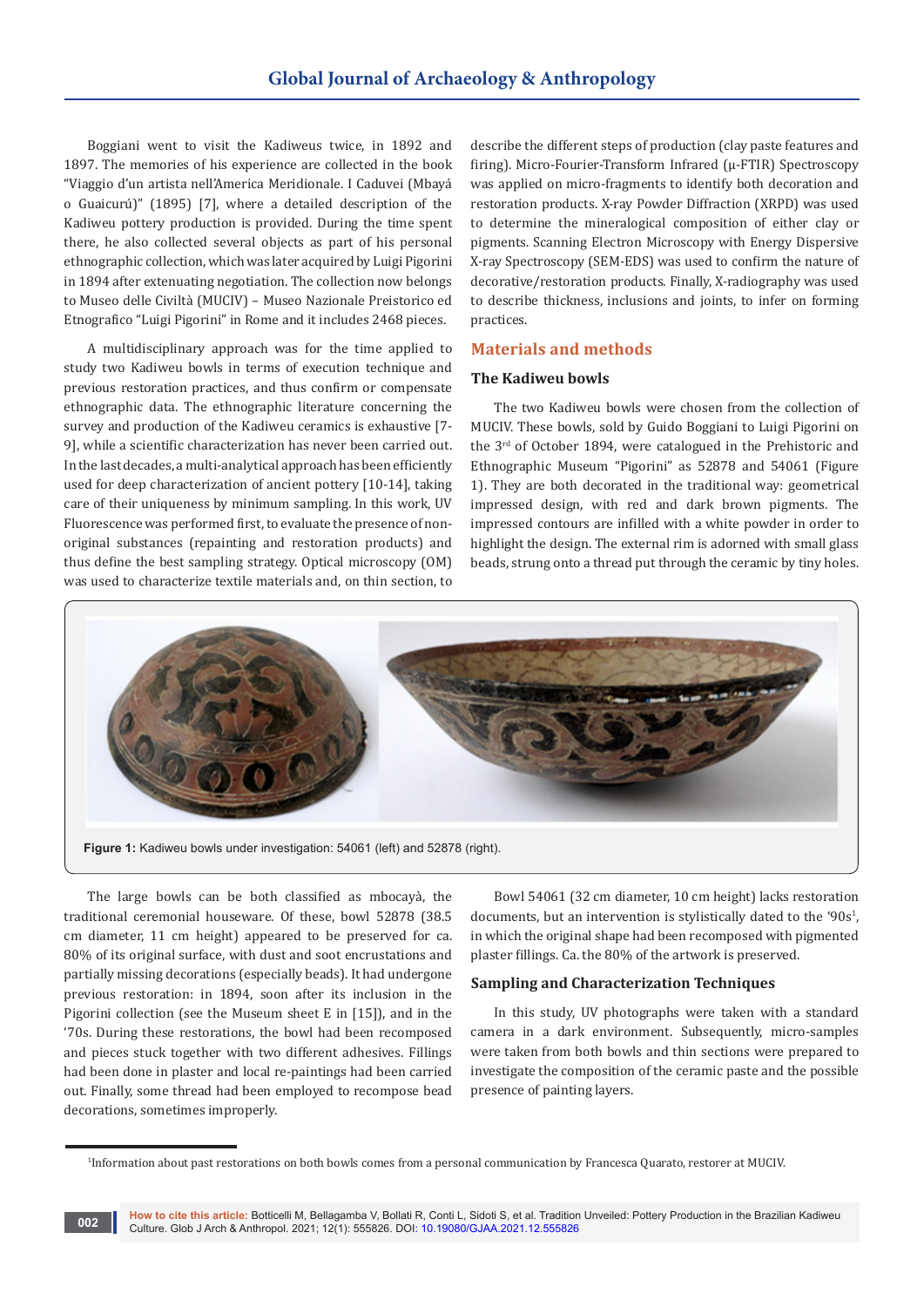OM was performed using a Leica DM RXP, with a UV fluorescence source (HBO mercury vapor lamp, 50W), in reflection mode. Petrography was also applied to investigate the mineralogical and textural composition of the bowls. Thin sections were analysed under parallel (PPL) and crossed (XPL) polarizing light by a Zeiss Universal microscope to describe inclusions, voids, and matrix. These sections were also analysed by SEM-EDS using a ZEISS EVO 60 equipped with an EDX Oxford Instrument X-Max 50 and INCA X-sight dispersive X-ray spectrometer (EDS Oxford Instruments Detector 7636 Energy). The AZtec 3.3 SP1 software was used to collect and analyse chemical data.

For μ-FTIR spectroscopy a Thermo Scientific Nicolet iN10 MX was used. Spectra were collected in the 4000–675 cm<sup>-1</sup> range under transmission mode, with 16 scans and 8 cm−1 resolution. They were then visualized and processed by OMNIC™ Picta software.

A few mg of bowl 52878 were scratched from fragmented edges and powdered for XRPD. A Bruker D8 (Cu Kα radiation) was used. Data were collected in the 5-65 ° 2θ range with step scan of 10°/5 seconds and a Pilatus 100k-A area detector. Diffractograms were analysed by DIFFRAC.EVA software and the ICDD PDF4 plus reference database was used for phase identification. For X-radiography a W-tube X-ray unit operating at 50 kV and 1 mA was used, with 60-minutes exposure time and at 120 cm sourceobject distance. Images were stored as 8-bit TIFF files.

# **Results and Discussion**

## **Characterization of the execution technique**

The observation of thin sections showed that grog fragments are common as temper. These inclusions often display remarkable dimensions (up to 3 mm in diameter) and irregular edges (Figure 2a). They also share common features, in terms of inclusions and texture, with the matrix. However, their colour is slightly brighter (pinkish to brown) from the matrix, where a grey colour is predominant under reflected light (Figure 2b). The chemical composition of the grog, as determined by SEM-EDS, is strongly compatible with the matrix: CaO ~  $0.74\%$ , SiO<sub>2</sub> ~  $75.83\%$ , Al<sub>2</sub>O<sub>3</sub> ~ 14.88%, K<sub>2</sub>O ~ 1.32%, Na<sub>2</sub>O ~ 0.45, Fe<sub>2</sub>O<sub>3</sub> ~ 4.26%. These data all lead to infer the reuse of similar ceramic shards.





According to the most recent bibliography, the use of chamotte - "cacos de cerâmica triturada" - was quite common by the end of the 19th century, as it can be derived from the comparison of Boggiani's [7] and the more recent Levi-Strauss' [8] and Ribeiro's [9] testimonies.

The porosity is mainly from shrinkage, present between grog fragments and matrix, the sandy skeleton is mainly composed of small quartz grains, suggesting the use of a well-refined clay,

possibly coinciding with the best quality *ikonopá*<sup>2</sup> collected from nearby streams [16]. In the matrix, rare acicular crystals of muscovite are visible.

XRPD analysis confirmed the predominant presence of quartz, along with minor muscovite (Figure 3). The absence of minerals such as calcite, gehlenite or diopside makes it difficult to infer about the firing temperature. However, SEM analysis showed the absence of vitrification in the matrix, suggesting that the

**003**

<sup>2</sup> Kadiweu word for "clay", in Oberg K [16].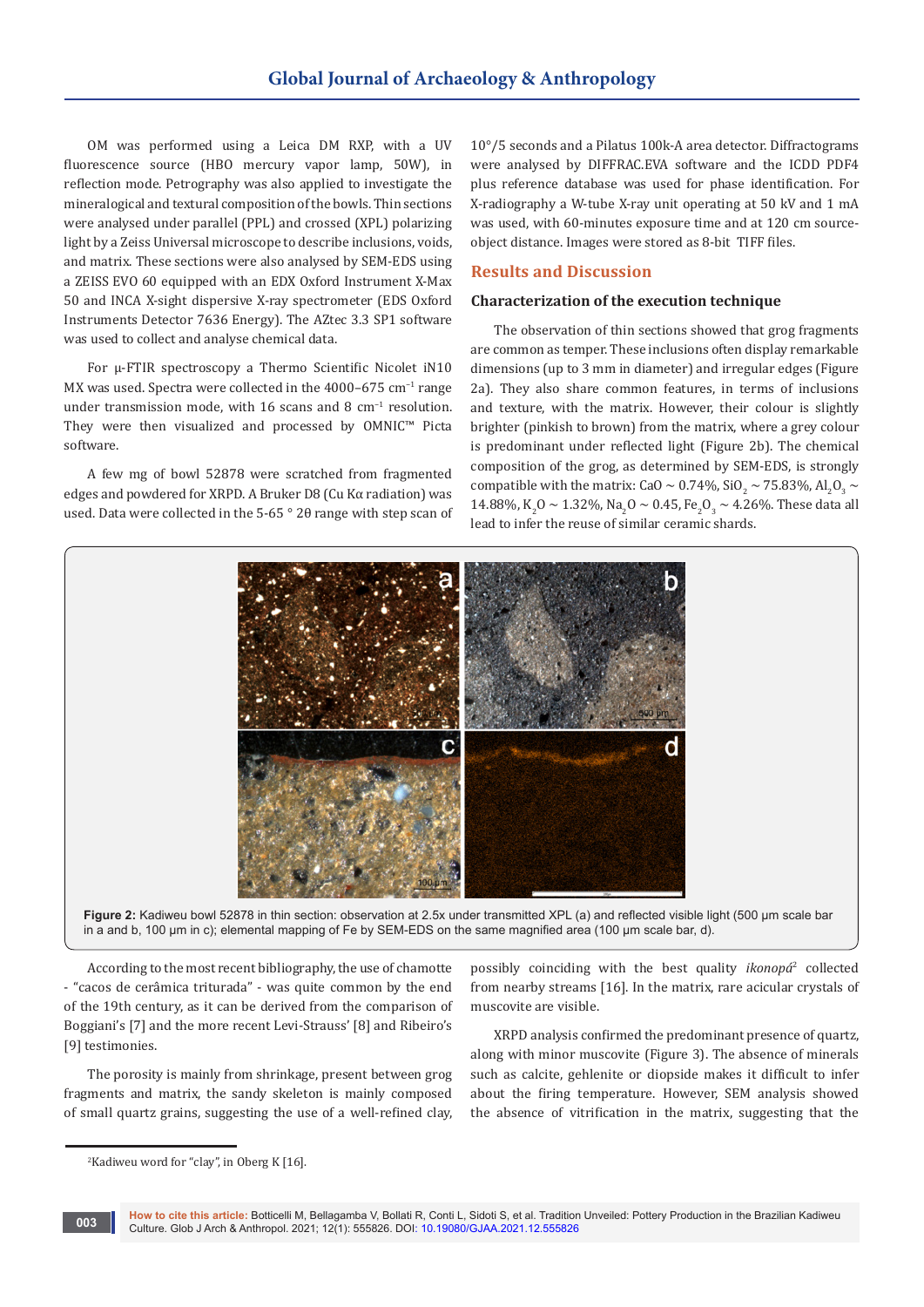transformation into secondary components did not occur. Hence, we can hypothesize a low firing temperature, which is compatible with an open fire, as first reported by Levi-Strauss [8] and then

confirmed for more recent productions by Müller [6] and Perrotti [2].



The observation of the thin section close to the external surface highlighted the presence of a red ochraceous pigment (hematite), as confirmed by SEM-EDS mapping (Figure 2d), which is indicative of the selective application of a red slip. The white

pigment used in cord-marked incisions on bowl 54061 is calcite, as determined by both FTIR and XRPD with traces of quartz in (Figure 4), and no trace of clay minerals.



The palette hereby characterized for the outer side of the bowls is partially in agreement with previous assumptions. Ochres have

been said to be common as pigments in the Kadiweu decorated ceramics, for red depicting, along with kaolin for the white areas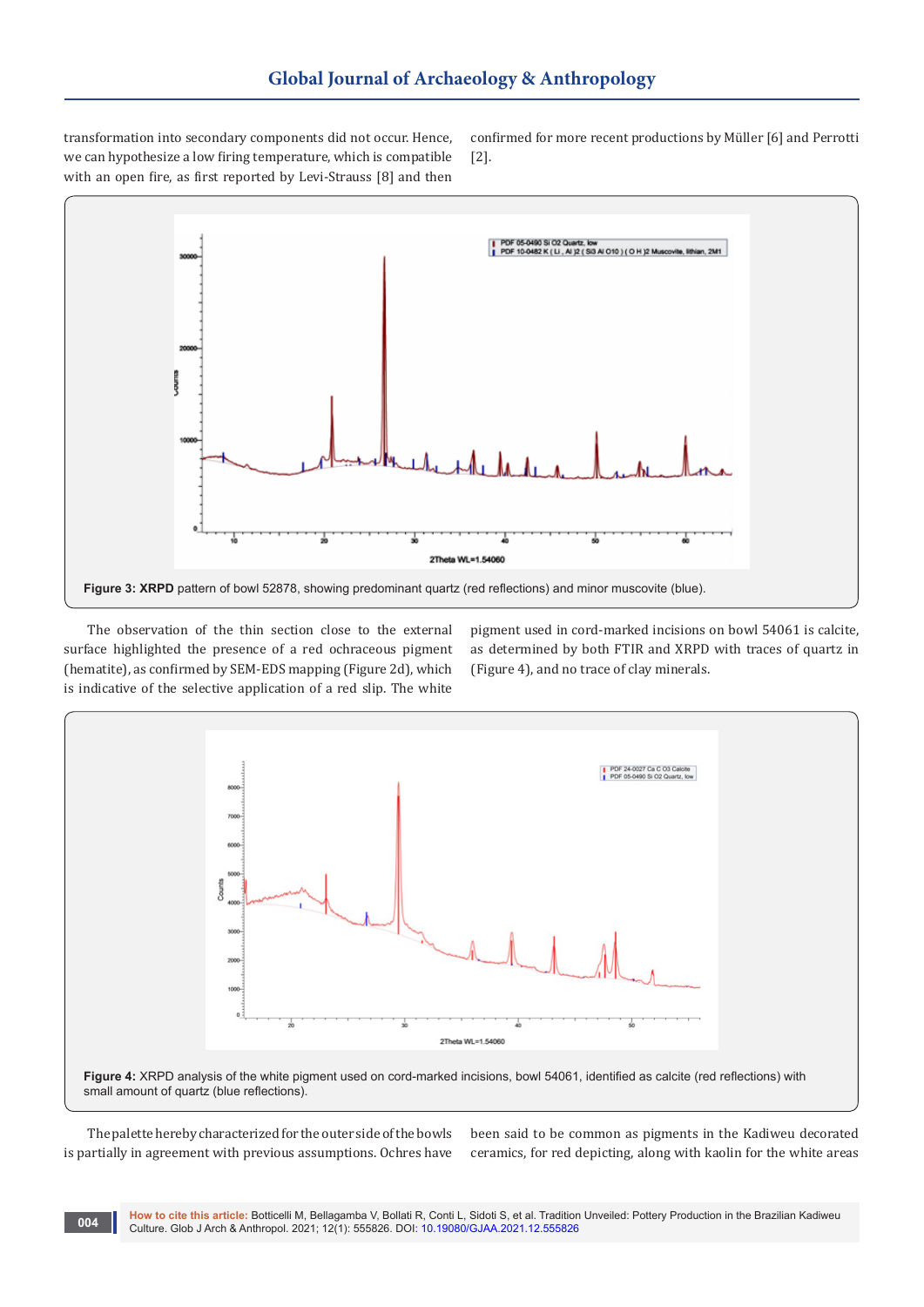[2]. Our study proves that what was believed to be kaolin is indeed calcite, at least in the ceremonial bowls investigated in the present study. The presence of abundant calcite had been mentioned in a few analyses carried out by Instituto de Pesquisas Tecnológicas – IPT on local clays used for decoration purposes, but they were described with the generical term "kaolinitic clay" [2].

These thin calcite lines are used together with a dark dye to form geometric decorations on both bowls, as it is well documented for both the Boggiani (Museus of Basel, Switzerland, Museum fur Volkerkunde, Staaliche Museen zu Berlin, Germany, and the MUCIV) and the Ribeiro (Museus Nacional e do Índio, Rio de Janeiro, Brasil) collections. The organic nature of this dark brown pigment was revealed by μ-FTIR analysis, its spectrum showing high compatibility with the one of the so-called "gum guaiac".

This result partially agrees with ethnographic reports, which suggested the use of the resin from a local tree in these typical dark brown decorations. They refer to this tree with its vulgar name "pau santo" [2,4,17]. Indeed, this epithet is commonly attributed to a series of plant species, including *Kielmeyera coriacea* and *Guaiacum sanctum or officinale* [18]. Of these, the first has been described as the source of the black resinous pigment by Perrotti [2], despite there is no scientific evidence that gum guaiac comes from this tree [19]. On the contrary, the resin from *Guaiacum sanctum* has been described to contain alpha-guaiaconic acid (or furoguaiacin) [20], which is responsible for most of the signals in our spectrum (Figure 5), as first identified by Kratochvil [21] for alpha-guaiaconic acid extracted from *Guaiucum sanctum L.* or *G. officinale L*.



This resin is particularly perishable and in fact appeared variously altered on the analysed bowls, especially in 54061, where it displayed fading, cracking and partial loss.

According to macroscopic observation, the red ochraceous pigment was applied first and then followed by the dark dye, while the white pigment was finally used to fill previously made incisions. The colouring sequence is in accordance with ethnographic references [16]: it is in fact reported that hematite was powdered and used before firing; the dark dye from *pau santo* was indeed applied soon after firing while the white "clay" on the cooled manufact.

No other hues were identified in the analysed bowls. This finding is compatible with what documented for the less recent Kadiweu production, even for the most archaic production of the Pantanal Phase [1]. On the contrary, the most recent ceramics, as documented by Romizi [22] and also shown in the Plínio Ayrosa collection (Coleção do Museu de Arqueologia e Etnologia, MAE of Universidade de São Paulo, Brazil) dated 1987, have greater

variability in colours, which includes pink and green hues due to the wise mixing of the raw materials identified in this study [2].

The thread used for bead ornaments, was also analysed. Microscopic investigation (Figure 6, left) led to the characterization of the original two-ply cotton yarn with S low twist. Each ply is Z-twisted.

The use of cotton for bead yarns is compatible with the intense cultivation and use of this fibre among the Kadiweus, either for textile or houseware objects, which was already disappearing at Boggiani's time [22] and no more active at Ribeiro's time, in the mid-20th century [2]. The modelling technique could be derived from X-ray images (Figure 7).

They document that the base had been formed from a handmodelled disk, probably pressed in a mold, to which two or three coils had been later applied to have big bowls. The use of a mould is indeed testified by the uneven thickness of the base – see black and light gray areas, corresponding to different hand pressures

**005**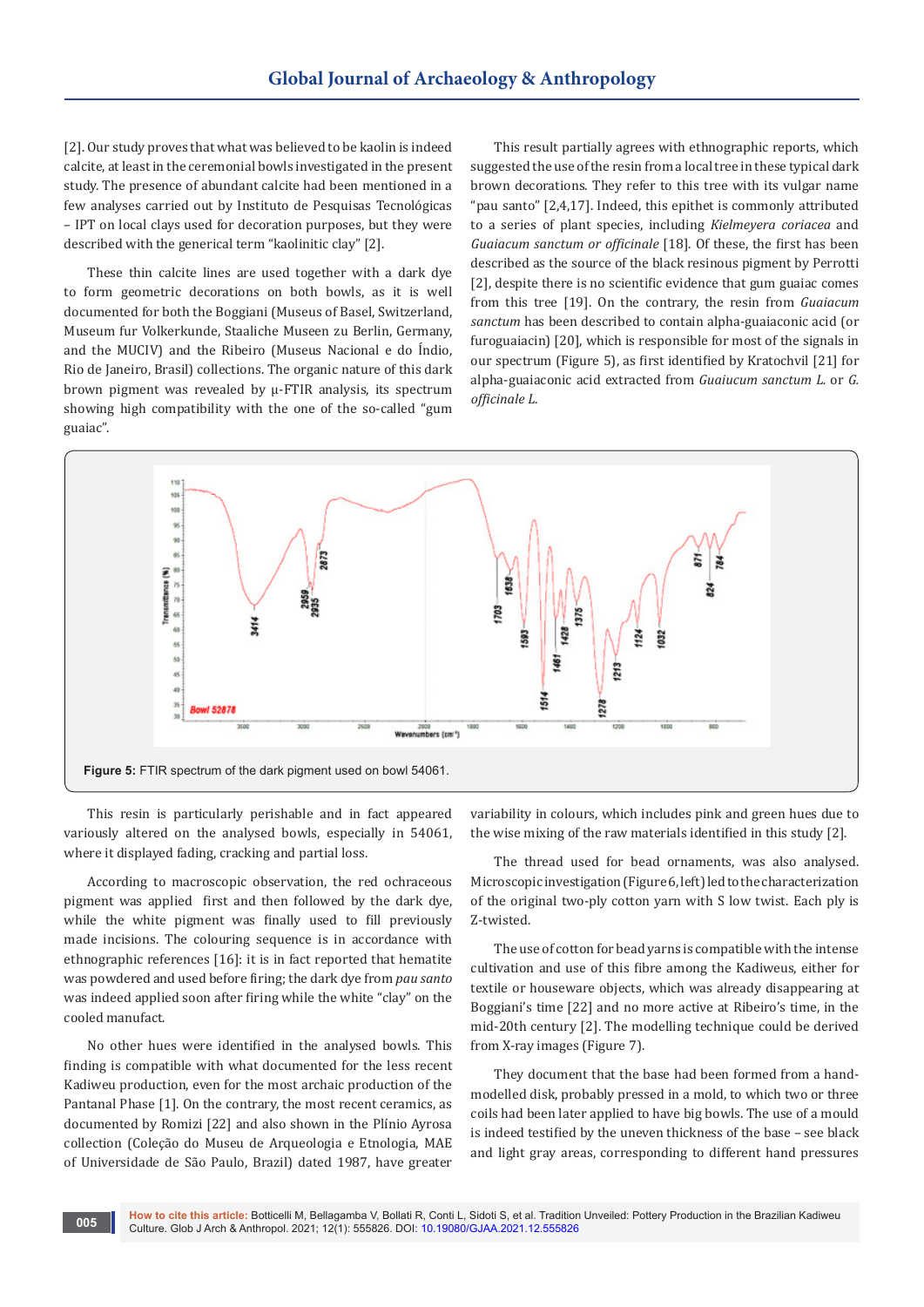in association to rotation in Figure 7a. The coiling technique documented both for the less recent [5,7,16] and modern Kadiweu productions [2], can be recognized in bowl 54061 from the same preferential arrangement of pore space (concentric lines in the projected X-Ray image) and a few larger elongated vesicles occurring at the junction between coils (Figure 7c). Anyway, the final burnishing of the inner surface of the bowl made the modeling traces less visible.



**Figure 6:** Types of yarn in bowl 52878 observed under OM: original cotton (left) and restoration linen (right) thread, reflected (top, scale bar 0.5 mm) and transmitted light (bottom, scale bar 40 µm).



**Figure 7:** Enhanced radiograph of catalogued bowl 54061 (a) and the corresponding visible image (b), where a plaster-filled area is marked in red; magnified view of the top border in X-ray (c), where the following marks are used: red asterisk for the irregular sequence of beading holes, red arrows for lithopone traces and a dotted line for the typical, elongated vesicles due to coiling.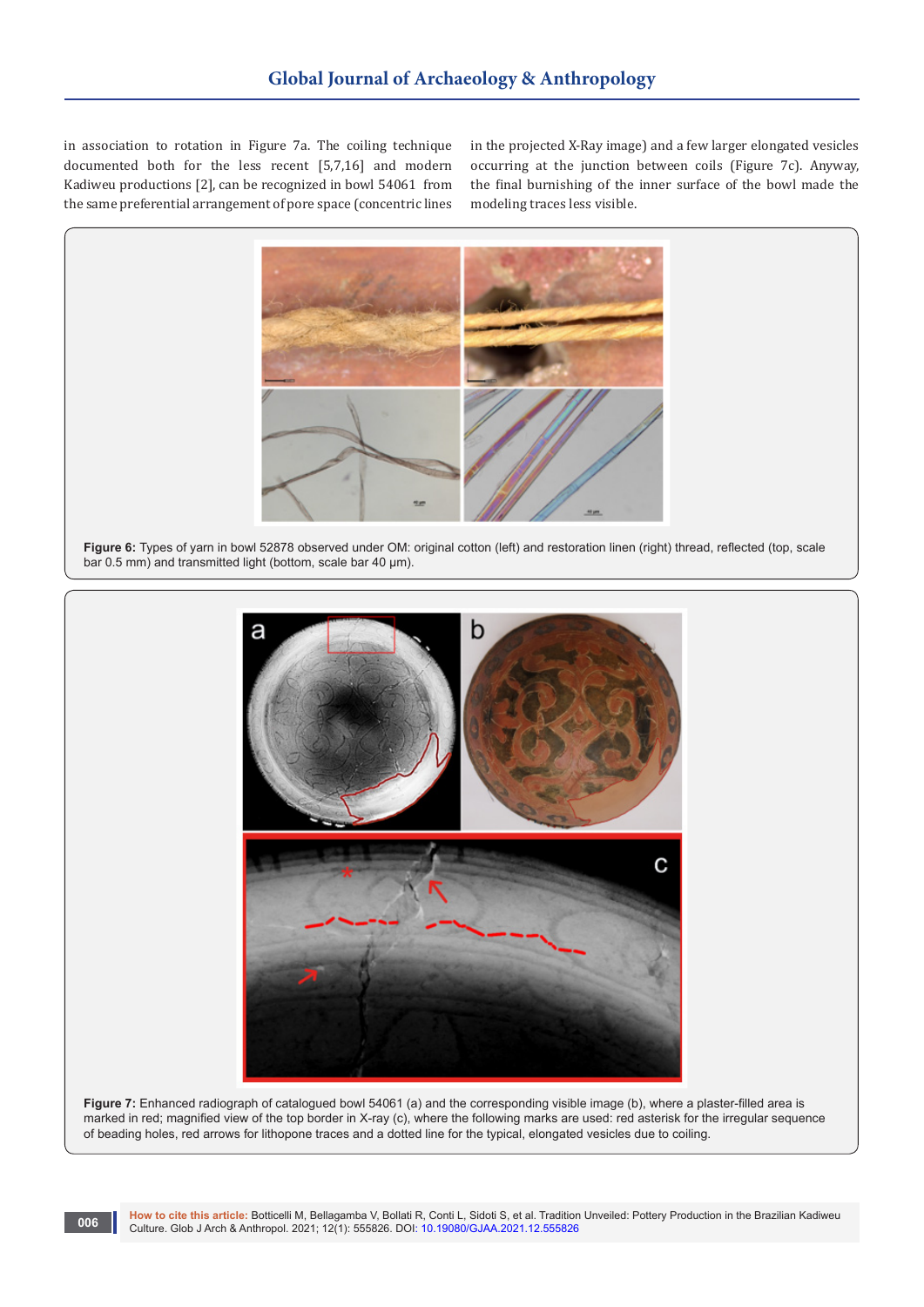Hole pairs for the beading, surely made in the clay at its plastic state with a sharp tool, are quite regular. The only exception is the ending one, visible in a line of three holes, instead of two (see the asterisk in Figure 7c). The third hole can be seen only in the X-Ray image since it was sealed with stucco after firing.

## **Past restoration products**

A different type of yarn has been used for the restoration (undated) of lost bead ornaments. It consists of a three-ply linen yarn, S-twisted, as defined by OM (Figure 4, right). Sometimes, these restored ornaments exhibit misplacement.

 UV fluorescence allowed the identification of several restoration products. Especially in the concavities of the cordmarked incisions and on superficial areas, a pale yellowish fluorescence was documented (Figure 6). A micro-sample from one of the areas showing this typical fluorescence was taken and its analysis by FTIR led to the identification of Paraloid B72, an acrylic resin possibly used as protective agent in a previous restoration, on both sides of the bowl.

A strongly different fluorescence – bright orange – was reported

in some junctions between fragments, which was later identified as shellac by μ-FTIR, employed as restoration adhesive (Figure 8b). In other junctions and superficial areas, the fluorescence was indeed pale bluish, suggesting the use of a different kind of adhesive, made of animal glue and saponified oil (Figure 8c). The analysis of a micro-fragment of this latter adhesive by SEM-EDS let us infer that oil was applied later than glue. Oil was in fact present on the ceramic surface along with some chemical elements such as P, Zn and Ba. Of these, phosphorous is widespread as grains on the mapping of the analysed fragment and possibly comes from the use of casein or animal glue and bone residues. On the contrary, zinc and barium are attributed to the modern pigment lithopone. The presence of barium can be also confirmed by the thin, bright stucco fillings in the X-ray image see (Figure 7, arrows in the magnified area). The presence of two different adhesive products might be explained by two different, not simultaneous, restoration activities, whether it is not possible to discern about their timing. However, we can almost surely exclude a restoration in Brazil, meaning the artefacts, when acquired by Boggiani, were damaged.



Finally, UV fluorescence also allowed the recognition of a dark brown pigment used for retouching (Figure 6d), which shows distinct features from the original guaiac resin.

# **Conclusion**

**007**

Two Kadiweu bowls were analysed for the first time in the present work. A multi-analytical approach with minimum invasiveness was used to gain information on the nature of both

original and restoration products, as well as to shed light on the production steps, from raw materials to firing and finishing.

This study hence stands as one of the few examples of conservation science applied to the study of ethnographic collections, highlighting the fundamental contribution given by a parallel investigation. In the present study, the use of a wellrefined clay paste with chamotte and its firing at low temperature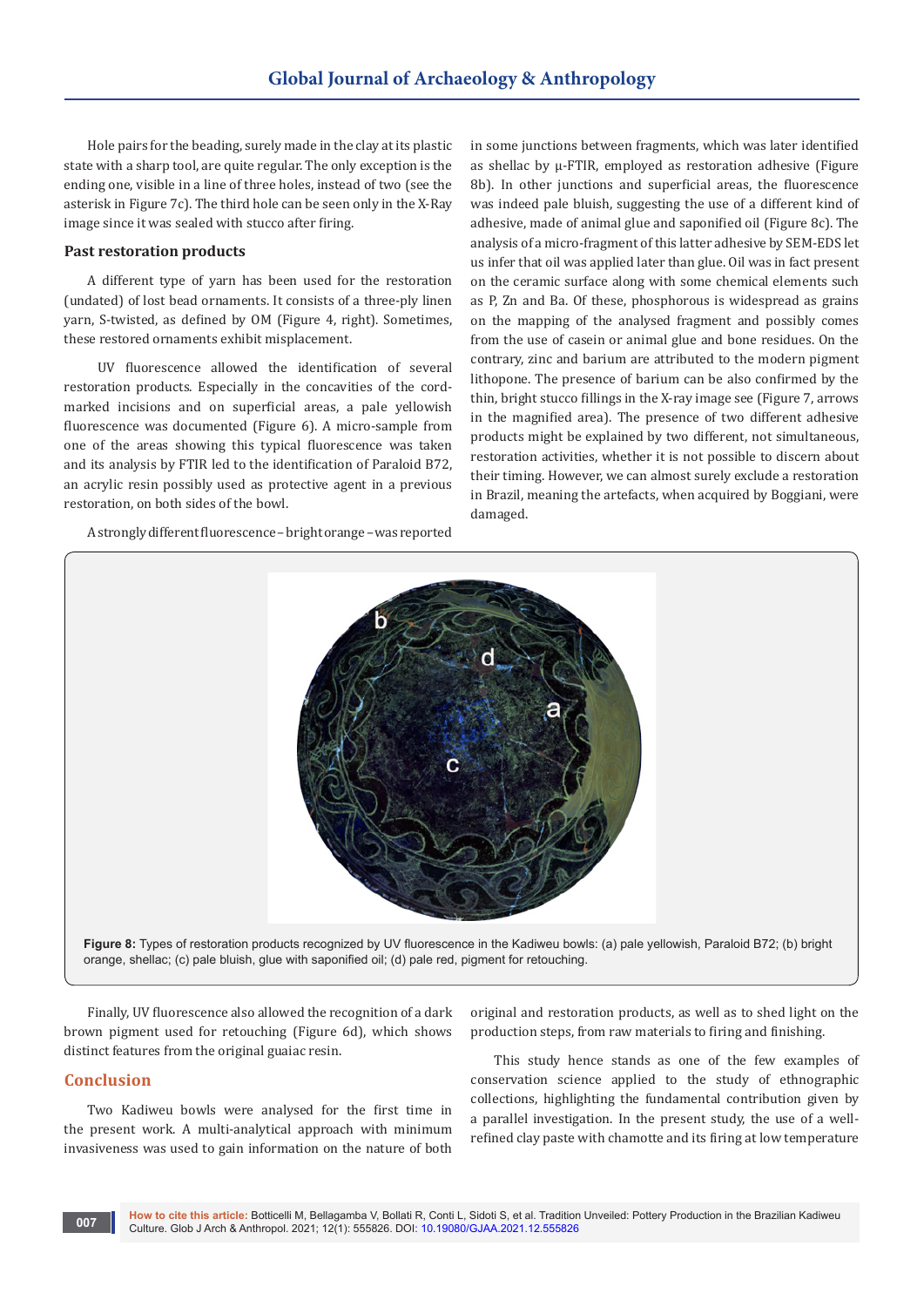were assessed. A combined forming technique was characterized, thanks to X-radiography: mould for the base and coils for the walls. The typical palette of Kadiweu ceramics was proven to be made of ochres, gum guaiacum and calcite. Beading was originally realized with a cotton yarn, later restored using linen. Analyses also showed that other restoration products had been applied on the bowls: shellac and animal glue - with lithopone - as adhesives, acrylic resin as protective, and a dark pigment for retouching.

The coupling of μ-FTIR and XRPD led to revise some ethnographic data on Kadiweu pigments. In fact, our study did not confirm the use of kaolin in the white cord-marked incisions. It also attested that the guaiac resin in black decorations more possibly come from *Guaiacum sanctum* or *officinale* and not from *Kielmeyera coriacea* both trees are reported with the vulgar name "pau-santo" in references, but the latter was improperly believed to be the source of the black dye. We possibly suggest a further characterization of this resin by chromatographic analysis, to confirm its provenance.

# **Acknowledgement**

Financial support was provided by "Istituto Centrale per il Restauro". The authors want to express their gratitude to Museo Nazionale Preistorico Etnografico 'Luigi Pigorini' in Rome, in the person of Donatella Saviola, whose contribution was fundamental in the very first steps of this research and provided the Kadiweu bowls, and Francesca Quarato from MUCIV Restoration Laboratory, for providing essential information on previous restorations. They are also grateful to M. R. Giuliani for textile characterization and fibre images, A. R. Rubino for UV images and M. Vidale for the precious help in the interpretation of X-ray images.

### **Authorship Contribution Statement**

Michela Botticelli: Data curation, Investigation, Writing - Original Draft. Valeria Bellagamba: Investigation, Writing - Original Draft. Roberta Bollati: Conceptualization, Supervision, Writing - review & editing. Lucia Conti: Formal analysis, Writing - review & editing. Giancarlo Sidoti: Formal analysis, Writing review & editing.

## **Conflict of Interest**

The authors of this manuscript declare that they have no conflict of interest.

### **Funding**

This research did not receive any specific grant from funding agencies in the public, commercial, or not-for-profit sectors.

### **References**

- 1. [Bespalez E \(2015\) Archaeology and indigenous history in the Pantanal.](https://www.mendeley.com/catalogue/6f96ede0-24c2-3836-ac33-dc432f643644/)  [Study. Advanced 29\(83\): 45-86.](https://www.mendeley.com/catalogue/6f96ede0-24c2-3836-ac33-dc432f643644/)
- 2. Perrotti Pires Graziato V (2008) Cerâmica Kadiwéu Processes, Transformations, translations: A reading of the course of Kadiwéu ceramics from the 19<sup>th</sup> century to the 21<sup>st</sup> century, University of São Paulo, Brazil.
- 3. Herberts AL (1998) Historia dos Mbaya-Guaicuru: panorama. Front. Riv. History 2: 39-76.
- 4. Van Lonkhuijzen DM (2011) Kadiwéu Ceramics. In Voices of Handicrafts. Pellegrini F, Ed., Campo Grande, Brazil.
- 5. Sánchez Labrador FJ (1910) Catholic Paraguay; Imp. Coni Hermanos: Buenos Aires, Argentina.
- 6. Müller AM (2017) Arte Kadiwéu: production processes, signification and resignification, University of Coimbra, Portugal.
- 7. Boggiani G (1895) Viaggi d'un artista nell'America meridionale. The Caduvei (Mbayà or Guaycurù); Loescher. Rome, Italy.
- 8. Lévi-Strauss C (2013) Sad Tropics; Assayer I, Ed.
- 9. Ribeiro D (1980) Kadiwéu: ethnological essays on knowledge, misfortune and beauty; Voices, Ed., Petrópolis.
- 10. Botticelli M, Mignardi S, De Vito C, Liao Y, Montanari D (2020) Variability in pottery production at Khalet al-Jam'a necropolis, Bethlehem (West Bank): from the Early-Middle Bronze to the Iron Age. Ceram. Int 46(10): 16405-16415.
- 11. [Giannossa LC, Muntoni IM, Laviano R, Mangone A \(2020\) Building a](https://www.sciencedirect.com/science/article/abs/pii/S1296207419305266?via%3Dihub)  [step by step result in archaeometry. Raw materials, provenance and](https://www.sciencedirect.com/science/article/abs/pii/S1296207419305266?via%3Dihub)  [production technology of Apulian Red Figure pottery. J Cult Herit 43:](https://www.sciencedirect.com/science/article/abs/pii/S1296207419305266?via%3Dihub)  [242-248.](https://www.sciencedirect.com/science/article/abs/pii/S1296207419305266?via%3Dihub)
- 12. [Medeghini L, Sala M, De Vito C, Mignardi S \(2019\) A forgotten centre of](https://www.sciencedirect.com/science/article/pii/S0272884219305528?via%3Dihub)  [ceramic production in Southern Levant: Preliminary analytical study](https://www.sciencedirect.com/science/article/pii/S0272884219305528?via%3Dihub)  [of the Early Bronze Age pottery from Tell el-Far'ah North \(West Bank\).](https://www.sciencedirect.com/science/article/pii/S0272884219305528?via%3Dihub)  [Ceram. Int., 45\(9\): 11457-11467.](https://www.sciencedirect.com/science/article/pii/S0272884219305528?via%3Dihub)
- 13. [Barone G \(2017\) The Contribute of Minero-Petrographic and Chemical](https://juniperpublishers.com/gjaa/GJAA.MS.ID.555583.php)  [Studies in Archeoceramics. Glob. J. Archaeol. Anthropol. 2\(2\): 171-183.](https://juniperpublishers.com/gjaa/GJAA.MS.ID.555583.php)
- 14. [Vieira Ferreira LF, Ferreira Machado I, Gonzalez A, Pereira M, Casimiro](https://juniperpublishers.com/gjaa/pdf/GJAA.MS.ID.555823.pdf)  TM (2021) Portuguese  $16<sup>th</sup>$  to Early  $18<sup>th</sup>$  century tin glazed ceramics [found at the Tagus Estuary Saltpans. Glob J Archaeol Anthropol 11\(5\):](https://juniperpublishers.com/gjaa/pdf/GJAA.MS.ID.555823.pdf)  [555823.](https://juniperpublishers.com/gjaa/pdf/GJAA.MS.ID.555823.pdf)
- 15. Bellagamba V (2019) The restoration of two Brazilian painted ceramics of Kadiweu culture from the Boggiani collection in the "Luigi Pigorini" Museum. Materials and methods for chromatic integration, Istituto Centrale per il Restauro, Rome, Italy.
- 16. Oberg K (1949) Terena and The Caduveo of Southern Mato Grosso, Brazil; Anthropology, Smithsonian Institution - Institute of Social: Washington D.C., USA.
- 17. de Souza JL (2005) Tradition and change: a geography of Kadiwéu indigenous art. Nac Symposium. about Geogr. Perception and Cognition of the Ambient Medium. Honoring Livia Oliveira, 1-14.
- 18. Grandtner MM (2005) Elsevier's Dictionary of Trees 1st Edition; Elsevier B.V.: Amsaterdam, The Netherlands.
- 19. [Martins C de M, Nascimento EA do, de Morais S AL, de Oliveira A, Chang](https://pubmed.ncbi.nlm.nih.gov/25960759/)  [R, Cunha LCS, et al. \(2015\) Chemical constituents and evaluation of](https://pubmed.ncbi.nlm.nih.gov/25960759/)  [antimicrobial and cytotoxic activities of Kielmeyera coriacea Mart. &](https://pubmed.ncbi.nlm.nih.gov/25960759/)  [Zucc. Essential oils. Evidence-Based Complement. Altern Med 1-9.](https://pubmed.ncbi.nlm.nih.gov/25960759/)
- 20. [Nakano Y, Nasu M, Kano M, Kameoka H, Okuyama T, et al. \(2017\)](https://pubmed.ncbi.nlm.nih.gov/27709321/)  [Lignans from guaiac resin decrease nitric oxide production in](https://pubmed.ncbi.nlm.nih.gov/27709321/)  [interleukin 1β-treated hepatocytes. J. Nat. Med. 71\(1\): 190-197.](https://pubmed.ncbi.nlm.nih.gov/27709321/)
- 21. [Kratochvil JF, Burris RH, Seikel MK, Harkin JM \(1971\) Isolation and](https://www.sciencedirect.com/science/article/abs/pii/S003194220089901X)  [characterization of α-guaiaconic acid and the nature of guaiacum blue.](https://www.sciencedirect.com/science/article/abs/pii/S003194220089901X)  [Phytochemistry 10\(10\): 2529-2531.](https://www.sciencedirect.com/science/article/abs/pii/S003194220089901X)
- 22. Romizi F, Boggiani, Levi-Strauss, Ribeiro and the Kadiweu (2015) The progressive crisis of an Amerindian people seen through the sequence of glances of three self-critical "whites". In Proceedings of the XXXVI International Conference of American Studies; Perugia, pp. 787-796.